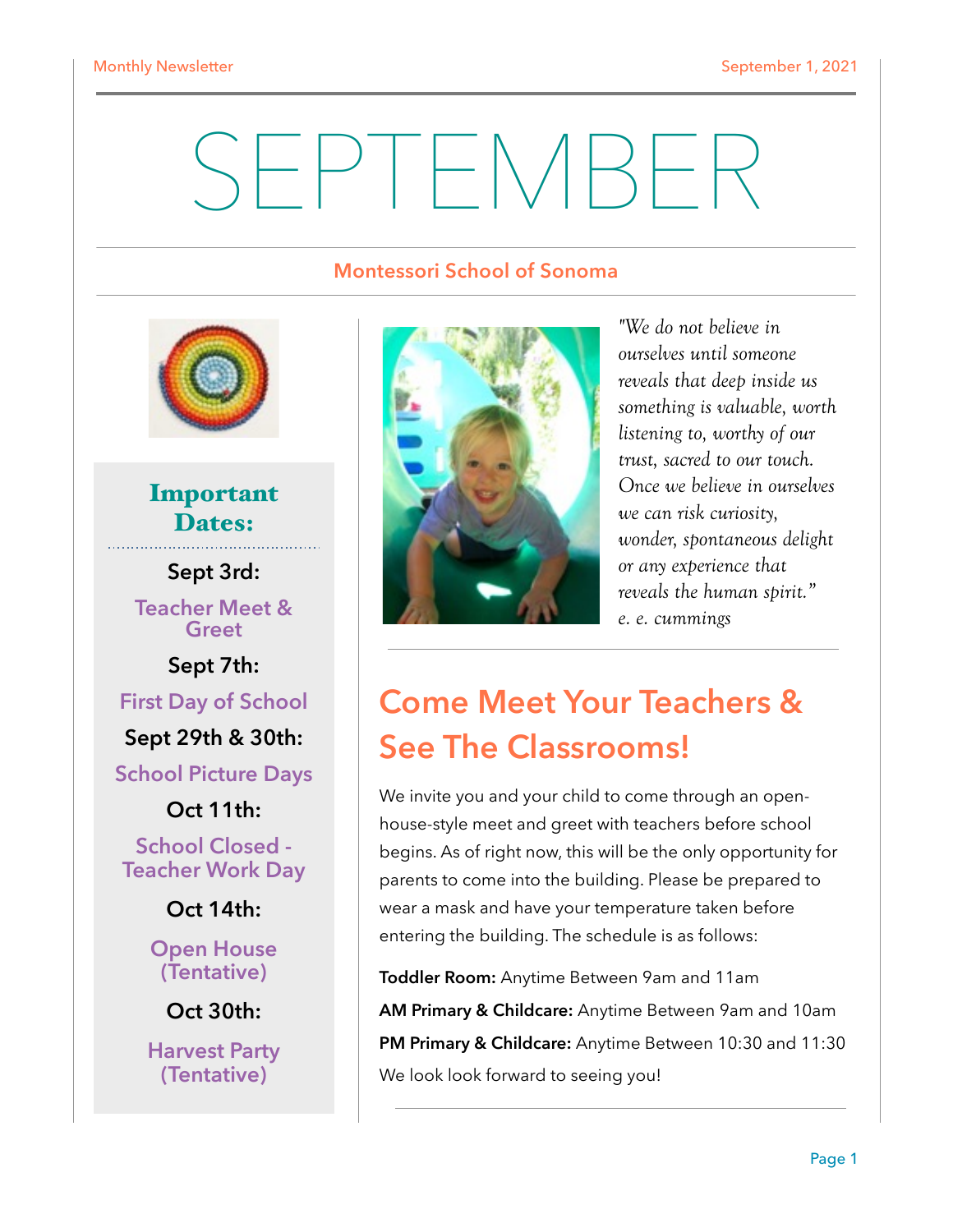#### Monthly Newsletter National Communication of the September 1, 2021



### Back to School Book Recommendations:



**The Kissing Hand** 

### **by: Audrey Penn**



**by: Brad Montague** 



**School's First Day of School** 

**by: Adam Rex**



## Best Preschool!

As we approach our 50th year, we are filled with gratitude and honored to receive this award; Especially after enduring such a challenging year. Thank you to Sonoma, our tireless staff and all of the families that make our Montessori community so wonderful. Here's to another great school year ahead!

#### *AmazonSmile is a simple way for you to support our*



*school every time you shop, at no cost to you. You can either visit [www.smile.amazon.com](https://smile.amazon.com/gp/chpf/homepage/ref=smi_chpf_redirect?ie=UTF8&%2AVersion%2A=1&%2Aentries%2A=0) and search "Montessori School of Sonoma". Or [click here](https://smile.amazon.com/gp/chpf/homepage/ref=smi_chpf_redirect?ie=UTF8&ein=942174042&ref_=smi_ext_ch_942174042_cl) to visit our personal link.* 

*-Thank you!* 

### **MSS Staff**

**Director:** Cathy Vaughn **Assistant Director:** Sarah Robertson **Admin Assistant:** Julia Goddard **Infant Teachers:**  Katherine Merritt & Karina Loza **Toddler Teacher:** Christine Neles **Toddler Teacher Assistant:** Cara Fantozzi **Primary Teachers:**  Barbara Pappas & Rachel Cisneros **Childcare Staff:**  Natasha Mitchell & Danielle Gilmore





**[Instagram](http://www.instagram.com) and** 

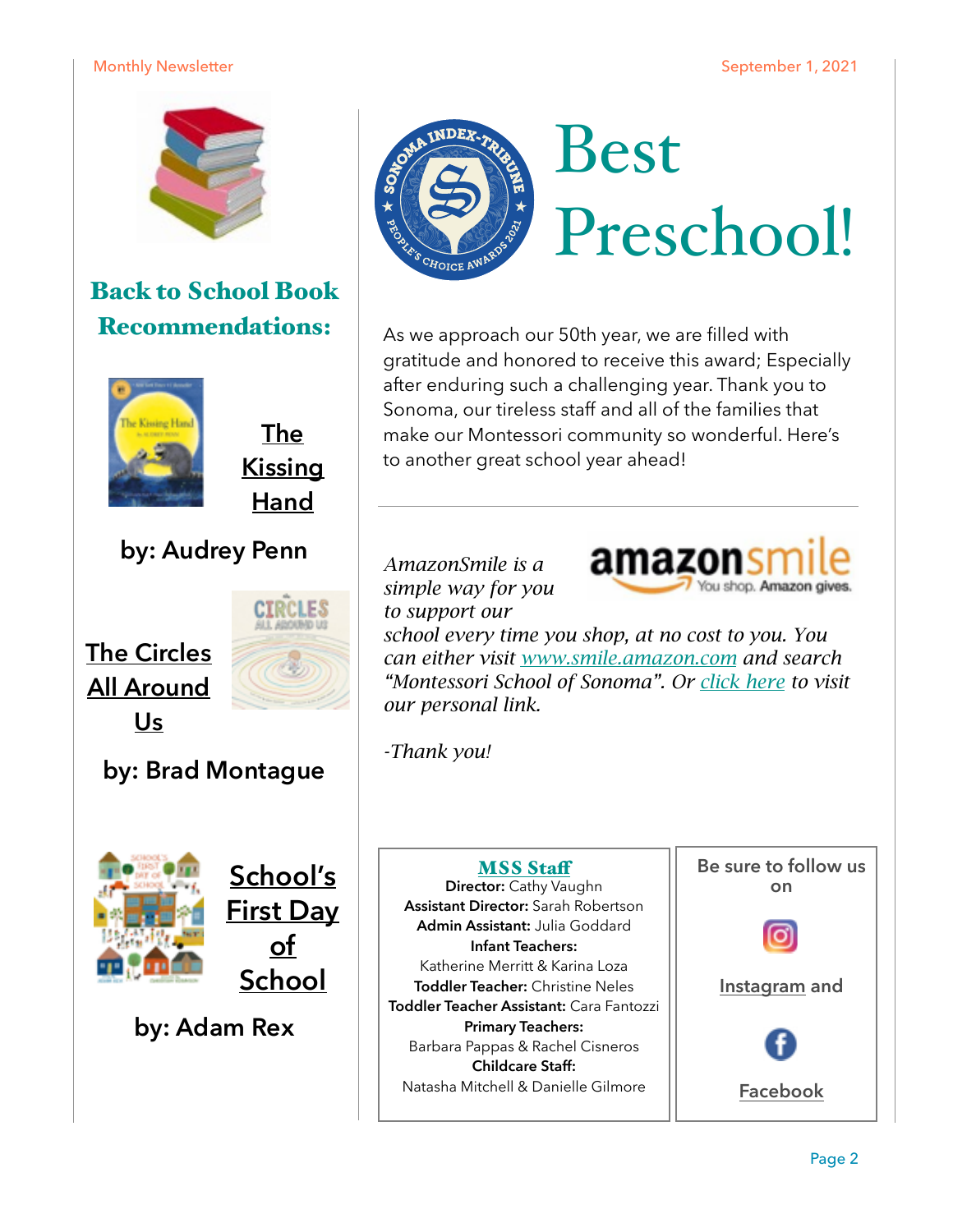### Infant Corner:



We are so excited to start this new school year!

Transitions can be difficult for both children and parents and we are here to offer any advice if you need it. Drop offs are usually best done quickly. Being happy and confident leaving your child helps them feel that this is an experience they can trust. Even when there are tears, the children usually adjust quickly thereafter and sadness is short lived. The first few weeks we give extra cuddles and are focused on creating the bond needed with your child to ensure they are set up to learn, play, and thrive at school.

One-year-olds have many common and typical traits that make them wonderful, and at times challenging. Here are some common behavioral reminders:

- They fiercely want independence but at the same time can be clingy.
- They experience big feelings that can be challenging to handle.
- They are mobile now, but are sometimes unsure if they want to run towards you or away from you.
- They are developing self-awareness i.e. "I'm a separate person".
- They are learning that they can test the limits of adults and other children.
- They have a short attention span for activities.
- They understand more than they can express. This can be frustrating for them because they are still learning to manage their big feelings.
- We can expect that they will touch everything because it is how they make sense of the world around them.

We look forward to getting to know your children and assisting them in their many growing patterns!

 *Katherine & Karina*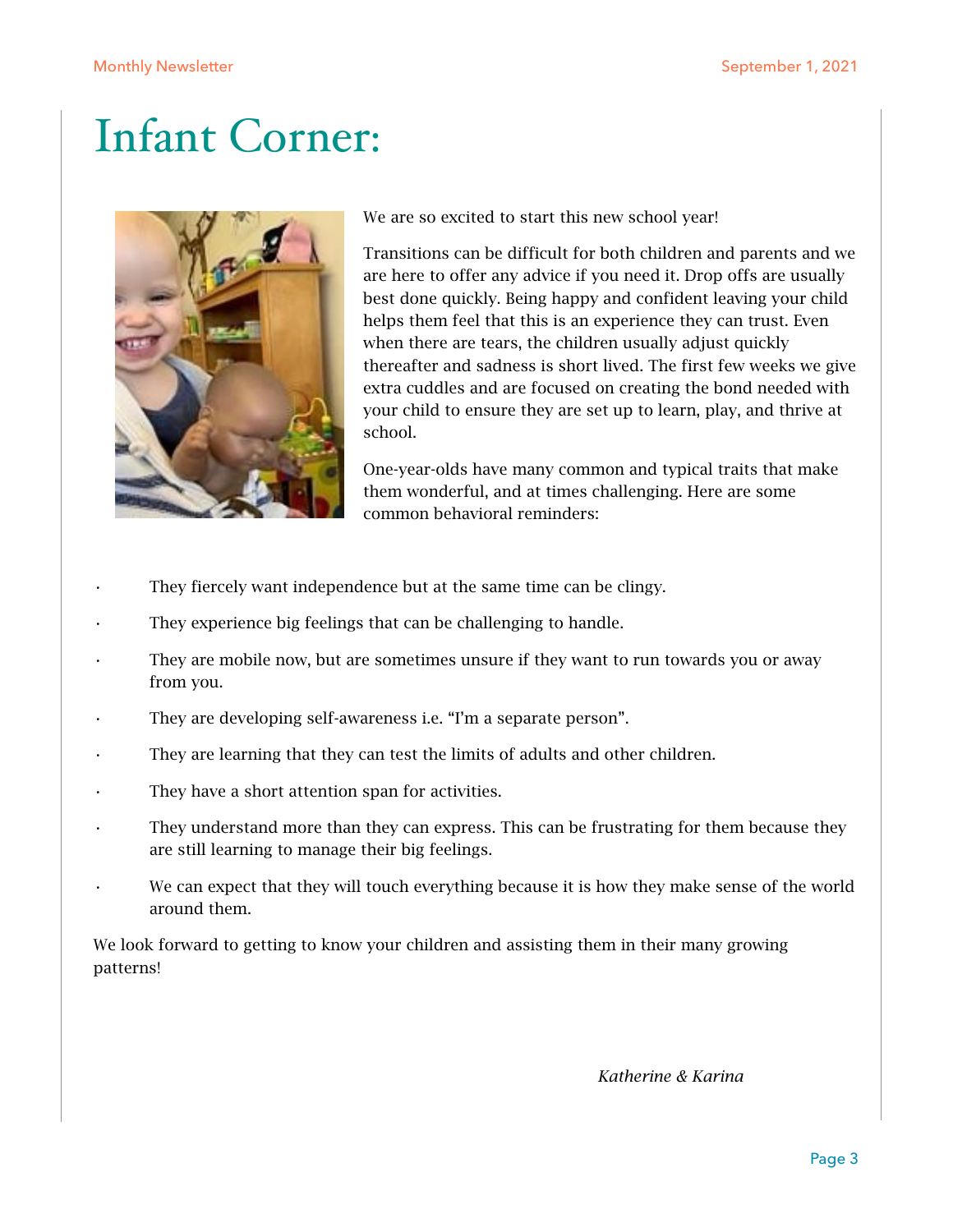### Toddler Corner:

Welcome to our Toddler Class at Montessori School of Sonoma. We are very excited and happy to begin a new school year. Here are a few details and suggestions that will facilitate a smooth start.

- Diapers: If your child wears diapers, please bring a package on the first day of school. These will be kept in our Toddler bathroom on a shelf with your child's name on it. We will request more as needed.
- Extra Clothes: Please bring a full set of extra clothes for your child. Each child is provided a bag in our class for their extra clothes. Please be sure to label each item.
- Name: Please clearly put your child's name on their lunchbox, water bottle, sweaters, jackets, hats, etc.
- Nap: If your child will be staying for a nap, please include a blanket and a lovey.

It is sometimes difficult for a parent to separate from their child, just as it may be for the child to separate from their parent. Please say goodbye at the gate and let your child know by who and when they will be picked up. If your child cries, let them know that you understand how they feel and that you'll be back soon. Leave without hesitating. Children usually will not continue to cry for more than a few minutes. If there is a problem, we will call you.

Each month we will include the lyrics to a song we are singing in the Newsletter. Here is our first song:

#### *The More We Get Together*

*The more we get together, together, together, The more we get together, the happier we'll be. 'Cause your friends are my friends, and my friends are your friends. The more we get together, the happier we'll be.* 

*The more we get together, together, together, The more we get together, the happier we'll be. There's Althea and Augie, and August, and Caleb. There's Nellie, and Esme, and Everett, and Fritz. There's Leilani, and Saga, and Sophie, and Thomas. There's Tyler, and Vaughan, and Wiley, and William. There's Cara, and Christine, and all our friends, and everyone. The more we get together, the happier we'll be.* 

 *Christine & Cara*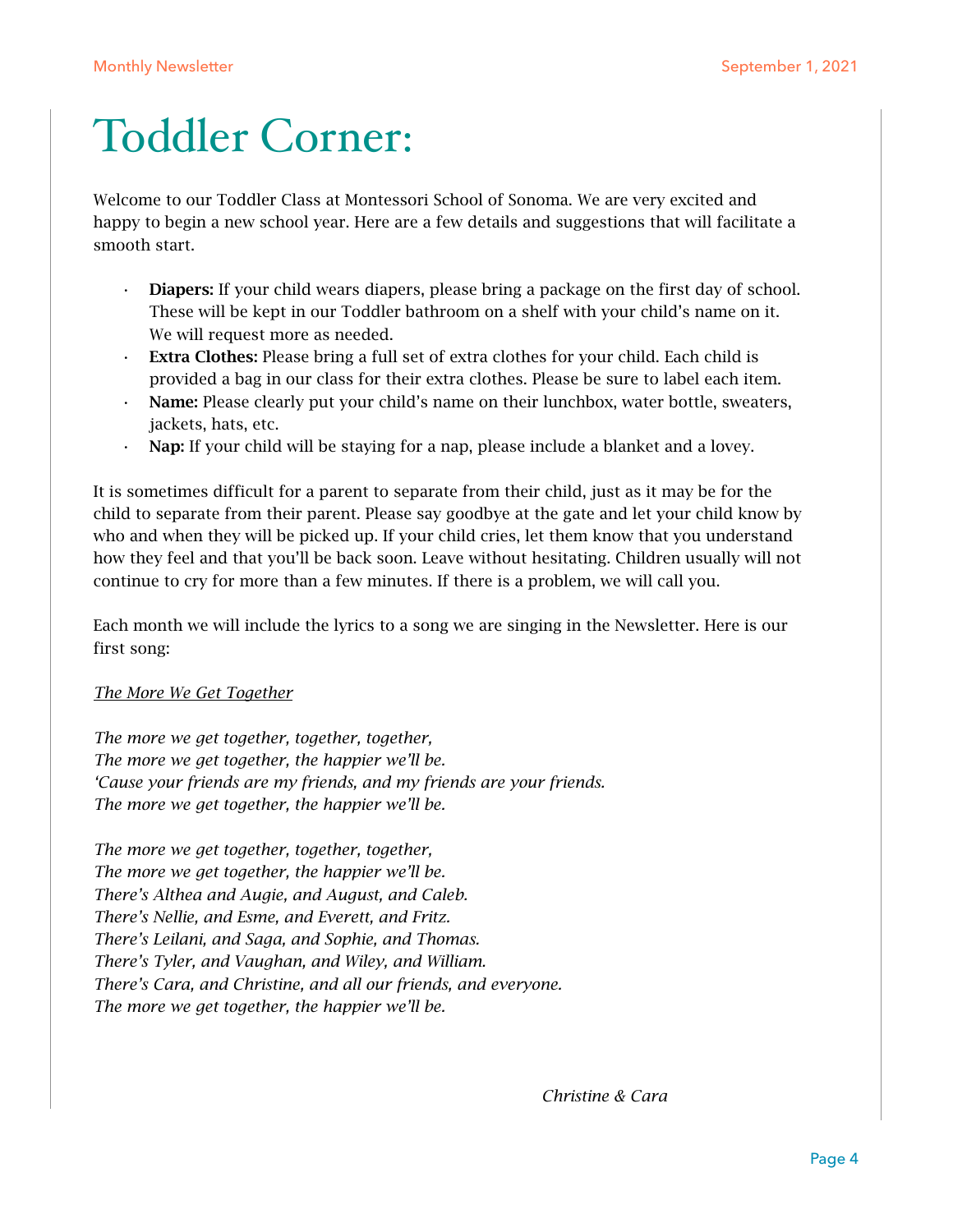### Primary Corner:



Dear families,

Welcome to the 2021/2022 school year!

Rachel and I are excited to get to know your children as we kick off the year with a focus on selfawareness and self-representations. While all students share parts of themselves with their new friends and peers we are beginning to form a community. This sense of belonging is of utmost importance for all of us in the classroom, and it will

provide the foundation for our grace and courtesy, our respectful interactions, and our joyful and generous experiences together.

As you already know we will have four groups with 12 students each. There will be 2 morning and 2 afternoon groups. Rachel and I will move freely between both groups and we equally present lessons and story times for all children.

Every Monday our curriculum will focus on Botany. For September we will present lessons and projects for plants and trees. On Tuesday's we will focus on language skills. This might be as basic as the beginning sound of a name or as advanced as reading and writing, depending on each student's age and skill level. On Wednesdays we count! Especially for the young children it is important to remember to offer much repetition and playful games for quantities and symbol matching. Older students will dive right into addition and skip counting. Thursday is set aside for geography, and we will learn about land and water forms, as well as categories of living and non-living items in our homes and at school. We finish the week with handwork and tidying up any unfinished projects before the weekend begins. As children share their creations and work efforts with you at home, please give them adequate attention and recognition for their accomplishments. During the 3 years of Primary Montessori education we welcome every process, big or small, and we encourage lots of repetition. Only during the last year do we expect mastery of the many concepts practiced in all the areas of development.

To be part of this growth and to trust in the child is by far the most exciting and rewarding aspect of being a Montessori teacher.

Rachel and I are convinced this coming school year will turn out to be our best year ever, and we truly thank you for letting us be part of your child's journey!

With loving kindness,

 *Barbara and Rachel*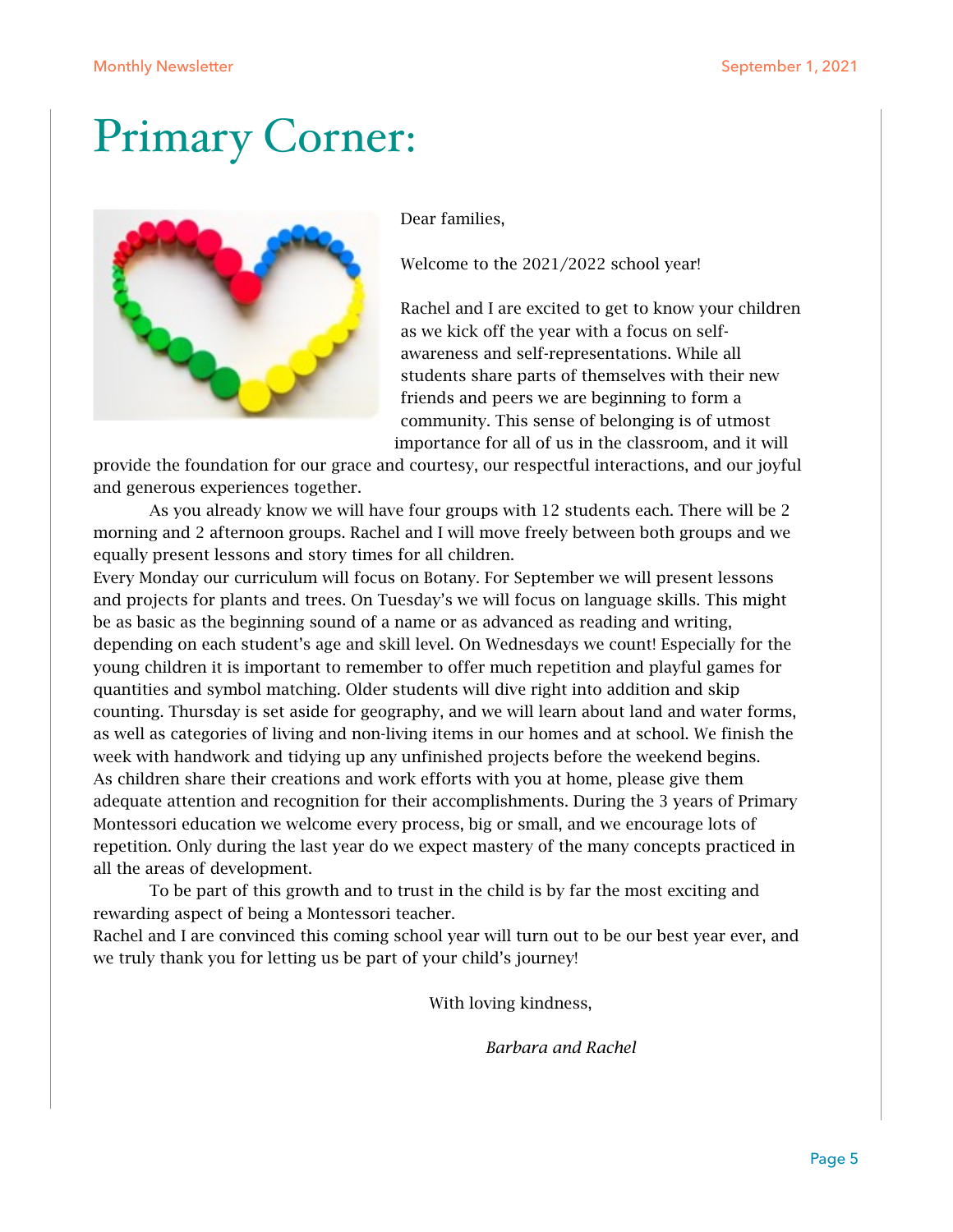### Childcare Corner:



Dear Childcare Families,

We are so excited to welcome your children back to a new year full of fun and learning! This school year each month will feature a new author and have a theme to guide our curriculum.

During the month of September we have chosen Mo Willams to be our

author of the month. His books are about friendship and feelings which will help the children understand these topics as we transition into the school year. September will also focus on the theme, All About Me. We will create self portraits, family portraits, and a book about our favorite things! We will also learn how to discuss and express our feelings with adults and also our friends. We are looking forward to exploring our 5 senses through many activities and we will be making sensory play dough, painting with



music, and playing the feel-and-find sensory guessing game. We are so happy to be here to play, create, learn, and explore with your children!

> Thank you, Danielle & Natasha

#### AM Childcare Schedule

8-9: Work Time 9-915: Snack 9:15-9:45: Outside Play Time 9:45-10:15: Circle Time 10:15-11:00: Activity/Work Time/Music 11:00-11:25: Lunch 11:25-12:00: Outside Play Time 12:00-12:30: Quiet Story Time

#### PM Childcare Schedule

11:45-12:05: Lunch 12:05-12:45: Outside Play Time 12:45-1:30: Quiet Time 1:30-2:30: Activity/Work Time/Music 2:30-2:45: Snack 2:45-3:00: Circle Time 3:00-4:00: Work Time